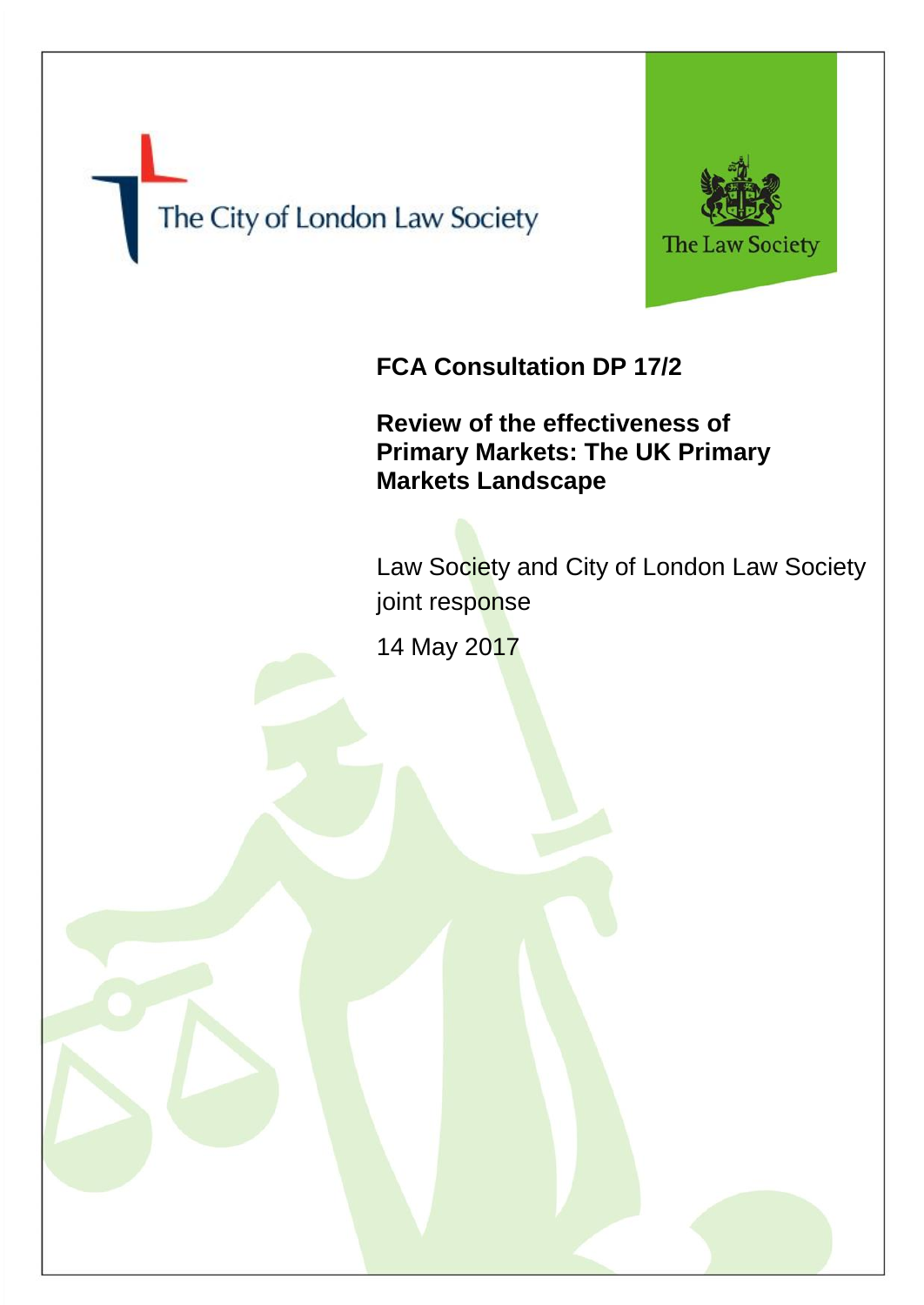# **Introduction**

- 1. The views set out in this paper have been prepared by a Joint Working Party of the Company Law Committees of the City of London Law Society (**CLLS**) and the Law Society of England and Wales (the **Law Society**).
- 2. The CLLS represents approximately 17,000 City lawyers through individual and corporate membership, including some of the largest international law firms in the world. These law firms advise a variety of clients from multinational companies and financial institutions to Government departments, often in relation to complex, multijurisdictional legal issues. The CLLS responds to a variety of consultations on issues of importance to its members through its 19 specialist committees.
- 3. The Law Society is the professional body for solicitors in England and Wales, representing over 160,000 registered legal practitioners. It represents the profession to Parliament, Government and regulatory bodies in both the domestic and European arena and has a public interest in the reform of the law.
- 4. The Joint Working Party is made up of senior and specialist corporate lawyers from both the CLLS and the Law Society who have a particular focus on issues relating to capital markets.

# **Response**

- 5. We set out our responses to the list of questions in Annex 1 to the FCA discussion paper 17/2 'Review of the effectiveness of Primary Markets: The UK Primary Markets Landscape'.
- 6. In respect of questions 5.1 to 6.3 set out in Chapter 5 and 6 of the discussion paper which seeks views on the proposals relating to a new wholesale bond MTF and encouraging retail access to the debt markets, we are leaving the Financial Law Committee of the City of London Law Society to comment on those matters.

## **Q1.1 Are there any issues or aspects of the listing regime not covered in this paper that you think we should be discussing? If so, please provide more detail.**

- 7. Yes.
- 8. We would welcome further discussion around the current requirement in the Listing Rules (the "LRs") that at least 25% of a company's listed shares must be in public hands (the "free float requirement").
- 9. We understand that the free float requirement is a significant factor for issuers when determining whether to list their shares in the UK or on a market in another jurisdiction. Indeed, we have seen several UK and overseas companies choose to list overseas because they are unable, or not willing, to comply with the current free float requirement. Such companies may be owned by a founding family, or government, which wishes to retain a controlling interest.
- 10. Consequently, we query whether there is scope for the current free float level to be modified in order to enhance the competitiveness of the premium market. We note that the FCA, having taking into account several factors (including the number and nature of shareholders and the shares which are held outside the EEA), is able to grant a modification to the free float requirement pursuant to LR 6.1.20AG and LR 14.2.3G. We suggest that if the FCA does not think it appropriate to change the 25%, it would be helpful if it could indicate a willingness to be more flexible in agreeing modifications, giving greater weight to such factors as part of the eligibility requirements.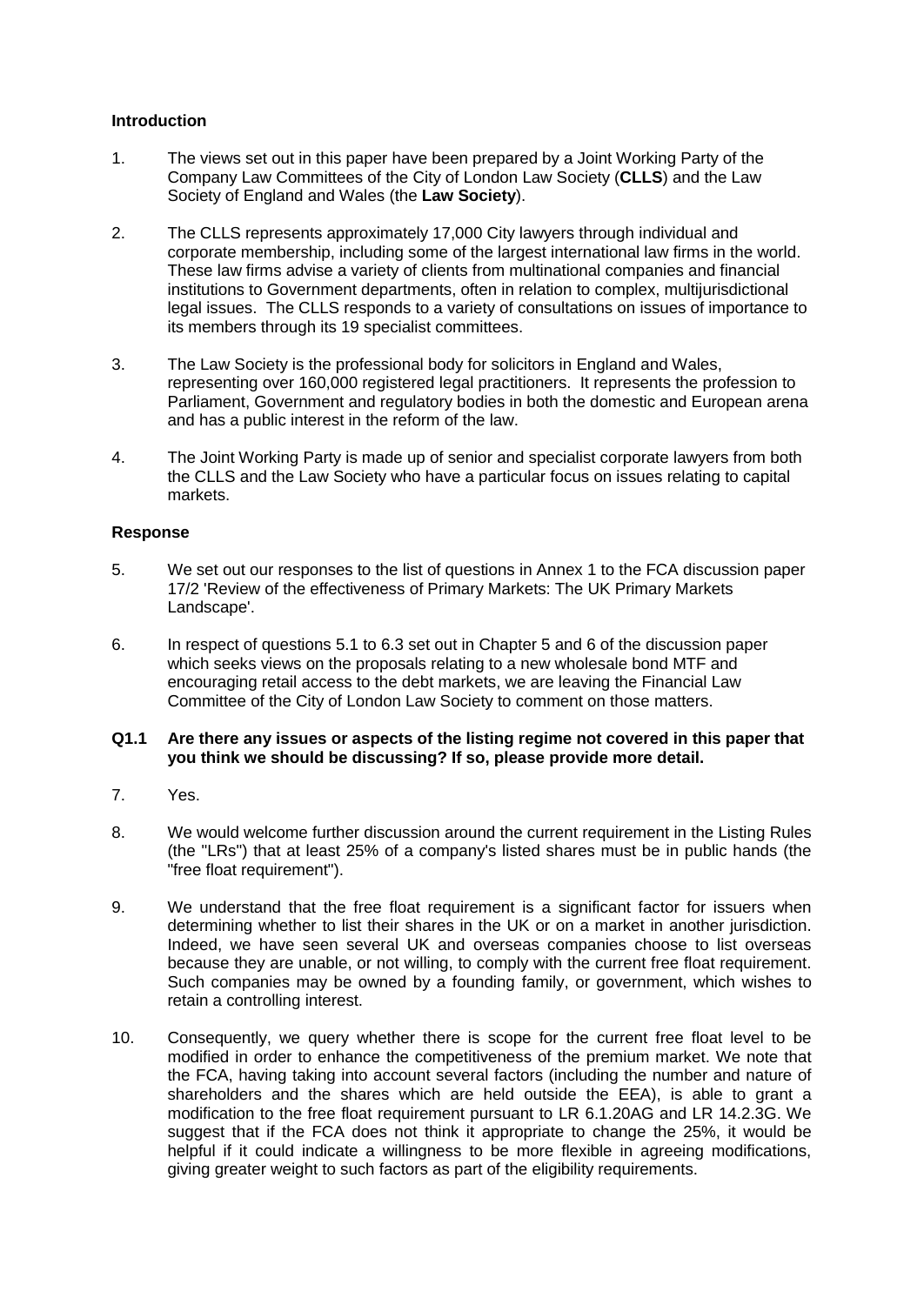- 11. The UK's impending departure from the European Union will provide an opportunity to revisit the free float requirement and, in particular, consider how the current requirement that 25% of the shares must be in the public's hands across 'EEA States' might be adjusted. For example, taking into account the distribution of shares held 'outside of the UK' may be helpful for applicants.
- 12. As we note in our response to Q3.3, rather than pursue the development of a further listing segment, we consider that there should be a focus on enhancing the current requirements of the premium listing regime so that it is an attractive and viable market for overseas issuers. Modifying the current free float requirements would play a fundamental part in enhancing the competitiveness of the market for both UK and overseas issuers.
- **Q3.1 Do you have any comments on the underlying rationale for standard listing? Are the key assumptions on which the regime was built, including equality of treatment between UK and non-UK companies, still valid?**
- 13. We have no comments.
- **Q3.2 Do you think the name 'standard listing' is unattractive to prospective applicants? What alternative suggestions do you have?**
- 14. We have no comments.
- **Q3.3 What are your views on development of a distinct international segment? If you think it would be beneficial, what investor protections should apply? What, if any, alternative proposals would you put forward to assist non-UK issuers wishing to raise equity capital in the UK?**
- 15. We are concerned that the development of a further segment for overseas companies may overly complicate the range of markets (and corresponding levels of regulation) available for issuers and investors. There is also a risk that a further segment may undermine the advantages of seeking a listing on the premium listing segment.
- 16. If it is intended that the new international segment will impose less regulation upon overseas issuers than is currently imposed upon premium listed issuers (but will impose more regulation than the EU-minimum requirements imposed upon standard listed issuers), it may be perceived that such a segment would offer overseas issuers an 'easier route' to a more prestigious London listing – which would not be available for UK issuers. We do not see the logic in providing an additional option for overseas issuers – if the option was sufficiently attractive, UK issuers could decide to bring themselves within it by arranging for the parent company of their group to be incorporated elsewhere than in the UK.
- 17. There is a further concern that the creation of a new segment, particularly if overseas issuers would be eligible for FTSE index inclusion, may reduce the number of issuers wishing to list on the premium segment. As the FCA has recognised in its discussion paper, stakeholders clearly recognise the benefits of a premium listing. Introducing a further segment which is similar to the premium segment may inadvertently decrease the number of applicants for the latter and undermine the segment's prestigious reputation and success as a key global listing destination.
- 18. We consider that it would be preferable to focus on enhancing the current premium listing segment which is already recognised as an attractive and successful global market. In particular, we suggest that the current premium listing requirements are reviewed in order to assess which rules are considered too onerous for overseas issuers, whilst ensuring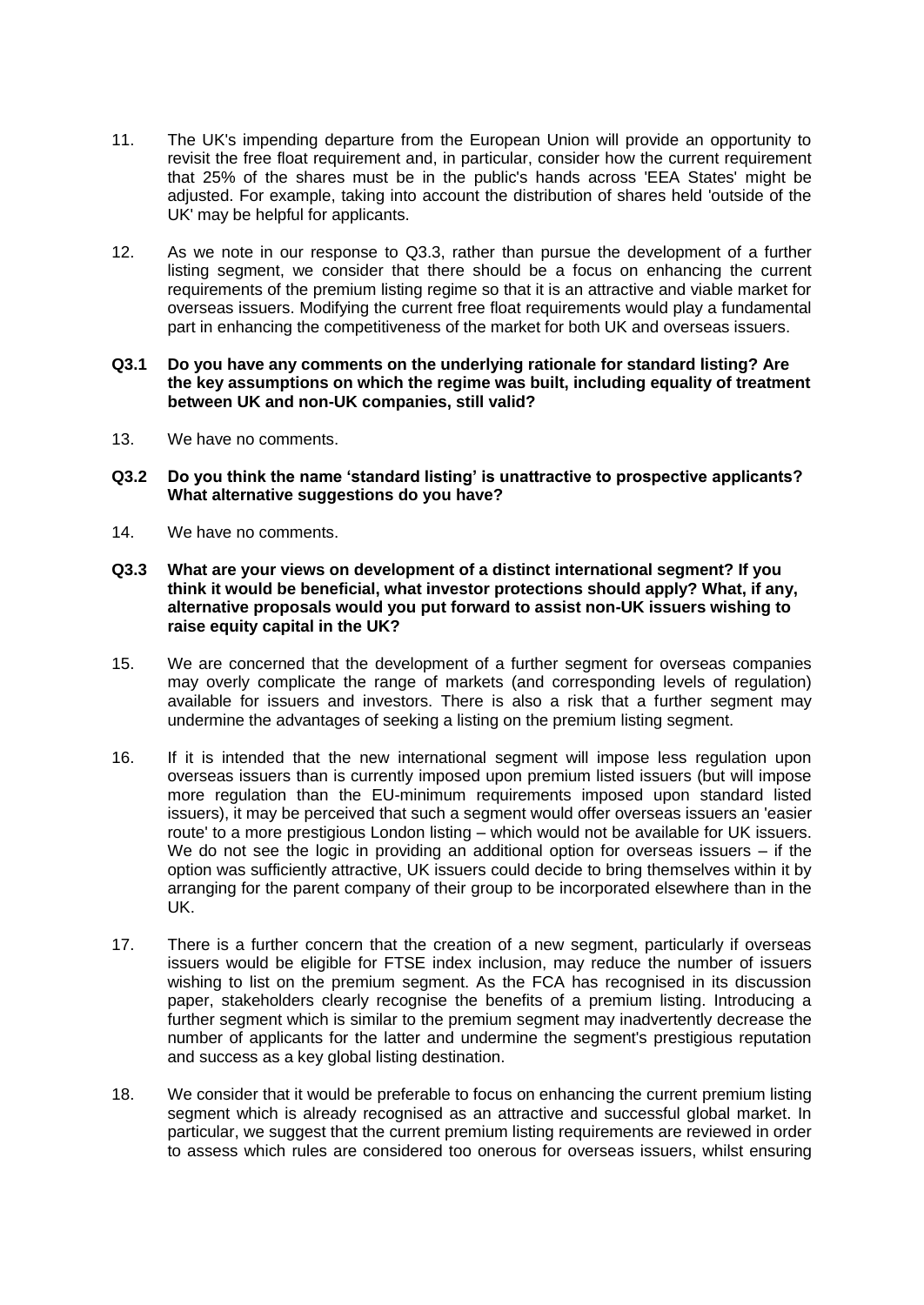that UK issuers are not unfairly disadvantaged. We would be very willing to assist the FCA with this review.

19. As mentioned in our response to Q1.1, we believe that modifying the current free float requirements should form part of the approach to attract both UK and overseas issuers to list in the UK.

#### **Q3.4 Do you think that the premium listing obligations for open-ended investment companies should be removed, and the securities category repositioned in the standard listing segment? In arriving at your view, what factors have you taken into account?**

20. Yes. The premium listing obligations for open-ended investment companies impose an unnecessary layer of regulation on top of the regulations outside the Listing Rules (such as the UCITS Directive) which apply to such entities and, consequently, do not serve any valuable purpose for investors.

### **Q3.5 Are there any individual elements of the premium listing regime that should be retained for open-ended investment companies? If so, what are they and why should they be retained?**

- 21. No. We do not believe that any premium listing rules should apply to open-ended investment companies given that they are not specifically designed for such entities and do not in our view have any practical application. Most of the premium listed open-ended investment companies are Exchange Traded Funds which are perceived as different vehicles from the other companies which are subject to the listing regime and we do not consider that it is sensible for these entities to be subject to the same rules.
- 22. Additionally, if a new listing category for open-ended property funds were at any stage proposed, we would suggest that a specifically tailored rulebook should be created for them.
- **Q4.1 How effective are the UK's primary equity markets in providing capital for science and technology companies in the scale-up phase?**
- 23. We have no comments.
- **Q4.2 What are the factors that adversely impact the effectiveness of the UK's public equity markets in providing scale-up capital?**

We have no comments.

- **Q4.3 What potential enhancements to the primary market regulatory framework could contribute to improving the provision of scale-up capital?**
- 24. We have no comments.
- **Q4.4 Should science and technology companies have reached a certain stage of business maturity before accessing public equity markets? If so, how should that stage of maturity be defined?**
- 25. We have no comments.
- **Q4.5 What are the characteristics of the capital market structures that drive short-term behaviours?**